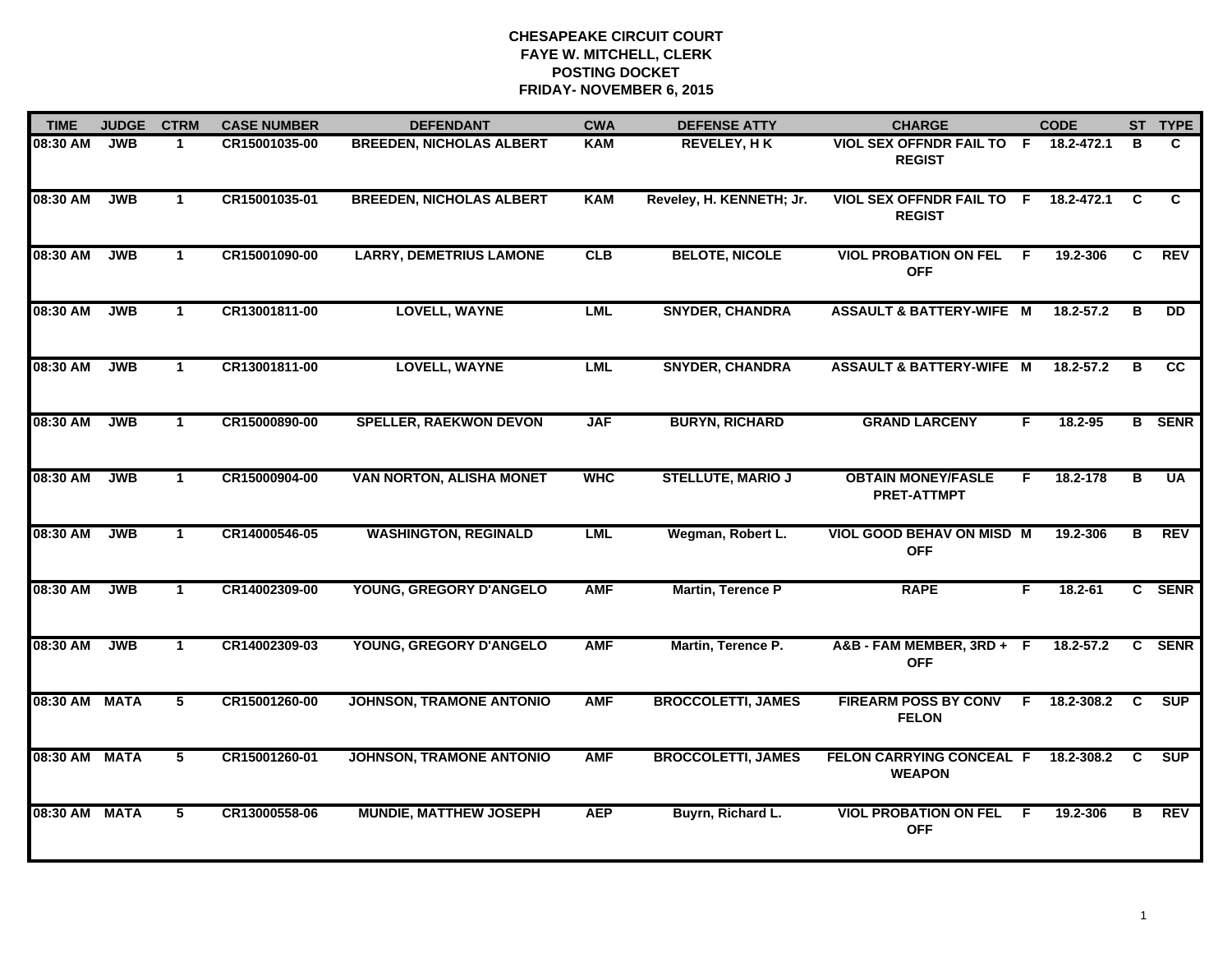| <b>TIME</b>   | <b>JUDGE</b> | <b>CTRM</b>     | <b>CASE NUMBER</b> | <b>DEFENDANT</b>                   | <b>CWA</b> | <b>DEFENSE ATTY</b>        | <b>CHARGE</b>                                     |    | <b>CODE</b>  |              | ST TYPE       |
|---------------|--------------|-----------------|--------------------|------------------------------------|------------|----------------------------|---------------------------------------------------|----|--------------|--------------|---------------|
| 08:30 AM MATA |              | 5               | CR15000247-00      | SINCLAIR, GREGORY JOHN; JR         | <b>SNS</b> | <b>PASS, STEPHANIE P</b>   | <b>PROPOSE SEX BY</b><br><b>COMPUTER &lt;15Y</b>  |    | F 18.2-374.3 | $\mathbf{c}$ | <b>SENR</b>   |
| 08:30 AM MATA |              | $5\phantom{.0}$ | CR15000247-01      | SINCLAIR, GREGORY JOHN; JR         | <b>SNS</b> | <b>PASS, STEPHANIE P</b>   | <b>INDECENT ACT W/CHILD BY F</b><br><b>PARENT</b> |    | 18.2-370.1   | C.           | <b>SENR</b>   |
| 08:30 AM MATA |              | 5               | CR12002845-04      | <b>SUMMERVILLE, TREVONTE JAMAL</b> | <b>JAF</b> | <b>REVELEY, HK</b>         | <b>VIOL PROBATION ON FEL</b><br><b>OFF</b>        | E  | 19.2-306     | C.           | REV           |
| 08:30 AM MATA |              | 5               | CR14002217-02      | <b>WILLIAMS, SHARNELL NICOLE</b>   | <b>CEE</b> | Spencer, Jo Anne           | <b>VIOL: SUSPENDED</b><br><b>SENTENCE</b>         | F. | 19.2-306     |              | C BOND        |
| 08:30 AM      | <b>RDS</b>   | 6               | CR13002522-01      | <b>ASHWORTH, KYLE EDWIN</b>        | <b>DAW</b> | SWIFT-SHERARD, Sanita A.   | <b>VIOL OF SUSPENDED</b><br><b>SENTENCE</b>       | F. | 19.2-306     | C.           | <b>REV</b>    |
| 08:30 AM      | <b>RDS</b>   | 6               | CR13002522-02      | <b>ASHWORTH, KYLE EDWIN</b>        | <b>DAW</b> | SWIFT-SHERARD, Sanita A.   | <b>FAIL TO APPEAR;</b><br><b>CONTEMPT</b>         | М  | 18.2-456     | C.           | <b>CAP</b>    |
| 08:30 AM      | <b>RDS</b>   | 6               | CR15001520-00      | <b>LOCKHART, DE'UNKA ALEXIS</b>    | <b>JAF</b> | <b>TAYLOR, MATTHEW; SR</b> | LARCENY: CONCEALMENT F                            |    | 18.2-103     | В            | <b>WC</b>     |
| 08:30 AM      | <b>RDS</b>   | 6               | CR14002380-04      | <b>MACCARTNEY, JANET PRICKETT</b>  | <b>PLC</b> | <b>REVELEY, HK</b>         | <b>VIOL OF SUSPENDED</b><br><b>SENTENCE</b>       | М  | 19.2-306     | B            | REV           |
| 08:30 AM      | <b>RDS</b>   | 6               | CR11001207-02      | <b>MALBON, KATRINA LYNN</b>        | <b>DAM</b> | <b>REVELEY, HK</b>         | <b>VIOL PROBATION ON FEL</b><br><b>OFF</b>        | -F | 19.2-306     | В            | <b>REV</b>    |
| 08:30 AM      | <b>RDS</b>   | 6               | CR15001600-00      | <b>MANNING, CHRISTOPHER EDWARD</b> | <b>DAM</b> | <b>REVELEY, HK</b>         | <b>VIOL PROBATION ON FEL</b><br><b>OFF</b>        | E  | 19.2-306     | C            | REV           |
| 08:30 AM      | <b>RDS</b>   | 6               | CR15001127-00      | <b>MUNDIE, MATTHEW JOSEPH</b>      | <b>AEP</b> | <b>TITTER, JENNIFER</b>    | <b>POSSESS HEROIN</b>                             | F. | 18.2-250     |              | C SENR        |
| 09:30 AM      | <b>RDS</b>   | 6               | CR15001213-01      | <b>CALLENDER, BENJAMIN AGELE</b>   | <b>AEP</b> | Winn, A. Robinson          | <b>FTA- ADATS</b>                                 | М  | 18.2-456     |              | <b>B</b> ADAT |
| 09:30 AM      | <b>RDS</b>   | 6               | CR15002062-00      | <b>WHITFIELD, SAMUEL LEE; JR</b>   |            |                            | <b>VIOL PROBATION ON FEL</b><br><b>OFF</b>        | -F | 19.2-306     |              | C ADAT        |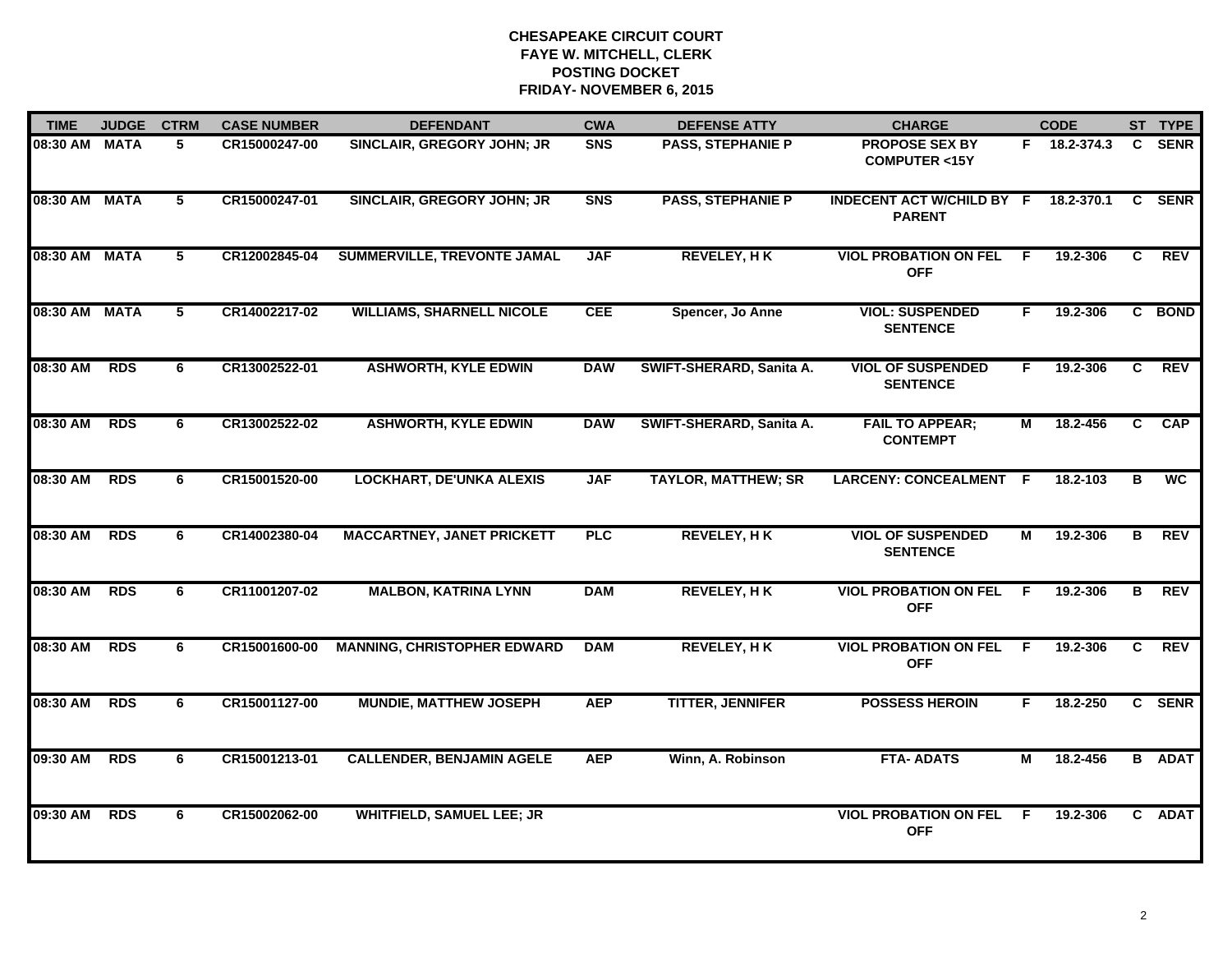| <b>TIME</b> | <b>JUDGE</b> | <b>CTRM</b>             | <b>CASE NUMBER</b> | <b>DEFENDANT</b>                    | <b>CWA</b> | <b>DEFENSE ATTY</b>    | <b>CHARGE</b>                                  |                | <b>CODE</b>   |                | ST TYPE       |
|-------------|--------------|-------------------------|--------------------|-------------------------------------|------------|------------------------|------------------------------------------------|----------------|---------------|----------------|---------------|
| 09:30 AM    | <b>RDS</b>   | 6                       | CR12002527-02      | <b>WILLIAMS, TIMOTHY TROY</b>       |            |                        | <b>VIOL PROBATION ON FEL</b><br><b>OFF</b>     | F.             | 19.2-306      | C.             | <b>ADAT</b>   |
| 10:00 AM    | <b>BHK</b>   | $\overline{\mathbf{4}}$ | CR12002481-01      | <b>ANDERSON, MARK AARON</b>         | <b>ABD</b> |                        | <b>POSS HEROIN</b>                             | F.             | 18.2-250      | $\overline{c}$ | <b>ROL</b>    |
| 10:00 AM    | <b>BHK</b>   | $\overline{4}$          | CR15001765-00      | <b>BRINN, DONALD RAY; JR</b>        | <b>LML</b> | Wegman, Robert L.      | <b>LITTERING</b>                               | М              | 74-30         |                | S TRYL        |
| 10:00 AM    | <b>BHK</b>   | 4                       | CR15001765-01      | <b>BRINN, DONALD RAY; JR</b>        | <b>LML</b> | Wegman, Robert L.      | SPEEDING 60/45                                 |                | G.46.2-878    |                | S TRYL        |
| 10:00 AM    | <b>BHK</b>   | $\overline{\mathbf{4}}$ | CR15002118-00      | <b>CHARLES, MELVIN; JR</b>          | <b>LML</b> | <b>PASS, STEPHANIE</b> | <b>BOND APPEAL</b>                             | $\mathbf{o}$   | 19.2-124      |                | C BOND        |
| 10:00 AM    | <b>BHK</b>   | 4                       | CR15001523-00      | <b>COOPER, JOVON</b>                | <b>ABD</b> |                        | <b>POSS MARIJUANA</b>                          | М              | 18.2-250.1    |                | S TRYL        |
| 10:00 AM    | <b>BHK</b>   | 4                       | CR15001100-00      | <b>EWAN, RICHARD</b>                | <b>LML</b> | <b>BARLOW, JASON A</b> | <b>ASSAULT &amp; BATTERY-</b><br><b>FAMILY</b> | $\blacksquare$ | $18.2 - 57.2$ |                | <b>B</b> TRYL |
| 10:00 AM    | <b>BHK</b>   | 4                       | CR15001823-00      | <b>HANSEN, DAVELL R</b>             | <b>LML</b> | <b>DUNNIGAN, BRIAN</b> | <b>POSSESS MARIJUANA</b>                       | М              | 18.2-250.1    |                | S TRYL        |
| 10:00 AM    | <b>BHK</b>   | 4                       | CR15001813-00      | <b>HOLBROOK, ROBERT WILLIAM</b>     | <b>LML</b> |                        | SPEEDING 52/35                                 | $\mathbf{I}$   | G.46.2-875    |                | S TRYL        |
| 10:00 AM    | <b>BHK</b>   | 4                       | CR15001777-00      | <b>MARSHALL, STEPHANIE MICHELLE</b> | <b>ABD</b> |                        | <b>EXPIRED REGISTRATION</b>                    | $\blacksquare$ | 46.2-646      |                | S TRYL        |
| 10:00 AM    | <b>BHK</b>   | 4                       | CR15001827-00      | <b>MEHLING, BARBARA M</b>           | <b>ABD</b> |                        | <b>IMPROPER DRIVING</b>                        |                | 46.2-869      |                | S TRYL        |
| 10:00 AM    | <b>BHK</b>   | $\overline{4}$          | CR15001349-00      | <b>PARKER, CURTIS JAVON</b>         | <b>LML</b> | <b>JONES, DAVID L</b>  | SUSPENDED OL 2ND+ OFF                          |                | M B.46.2-301  |                | S TRYL        |
| 10:00 AM    | <b>BHK</b>   | 4                       | CR15001349-01      | <b>PARKER, CURTIS JAVON</b>         | <b>LML</b> | <b>JONES, DAVID L</b>  | SPEEDING 40/25                                 |                | G.46.2-874    |                | S TRYL        |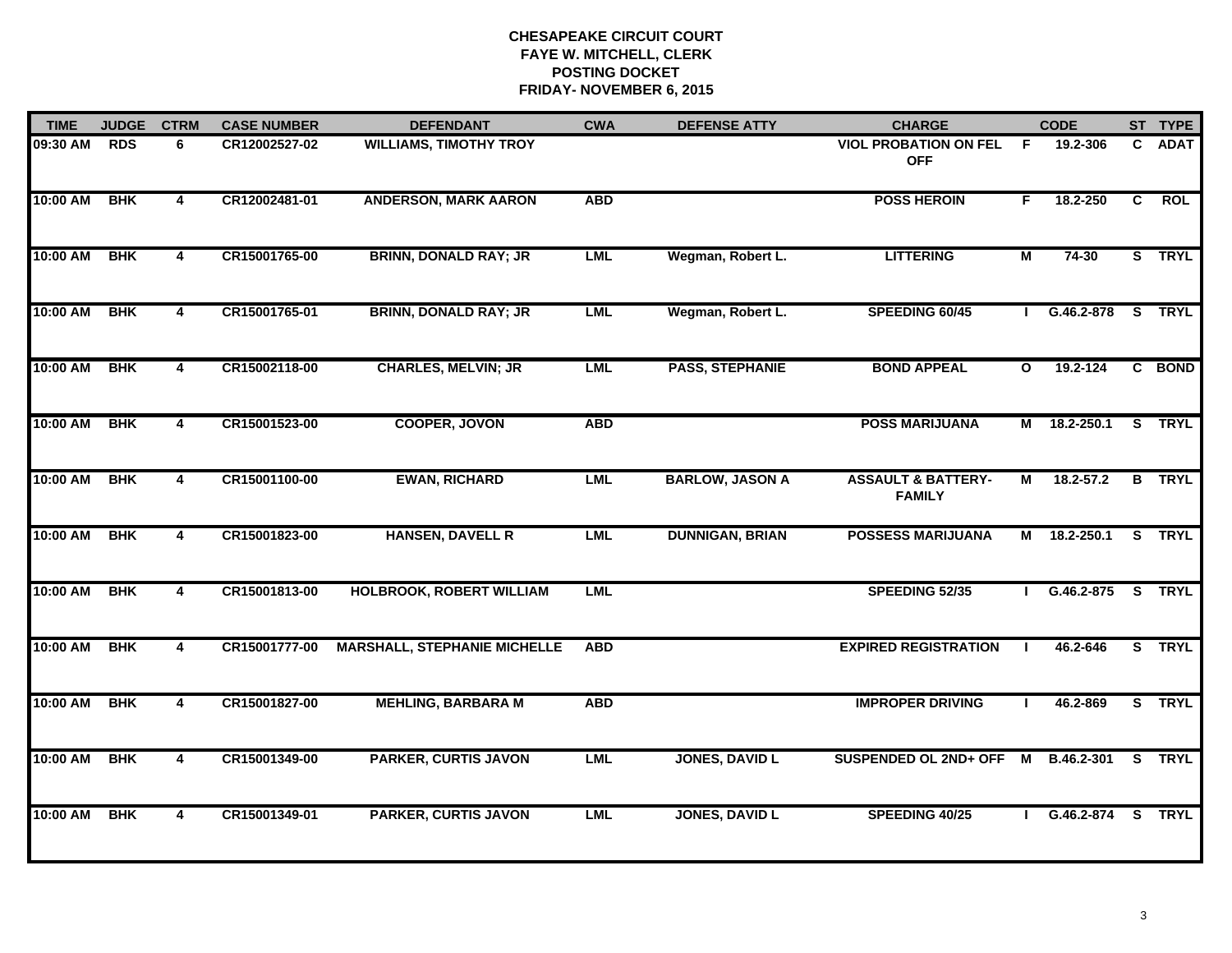| <b>TIME</b>   | <b>JUDGE</b> | <b>CTRM</b>    | <b>CASE NUMBER</b> | <b>DEFENDANT</b>                  | <b>CWA</b> | <b>DEFENSE ATTY</b>         | <b>CHARGE</b>                                    |    | <b>CODE</b>          |   | ST TYPE       |
|---------------|--------------|----------------|--------------------|-----------------------------------|------------|-----------------------------|--------------------------------------------------|----|----------------------|---|---------------|
| $10:00$ AM    | <b>BHK</b>   | 4              | CR15001815-00      | PEEDE, DARIUS                     | <b>ABD</b> |                             | <b>NO SEATBELT</b>                               |    | 46.2-1094            |   | S TRYL        |
| 10:00 AM      | <b>BHK</b>   | 4              | CR15001538-00      | <b>POWELL, AMBER NICOLE</b>       | <b>JAF</b> | Kubovcik, Andrew D.         | <b>DUI-2ND W/IN 5 YRS</b>                        |    | M B.18.2-266         |   | <b>B</b> TRYL |
| 10:00 AM      | <b>BHK</b>   | $\overline{4}$ | CR15001538-01      | <b>POWELL, AMBER NICOLE</b>       | <b>JAF</b> | Kubovcik, Andrew D.         | <b>REFUSAL-2ND</b>                               |    | M A.18.2-268.3 B     |   | <b>TRYL</b>   |
| 10:00 AM      | <b>BHK</b>   | 4              | CR15001538-02      | <b>POWELL, AMBER NICOLE</b>       | <b>JAF</b> | Kubovcik, Andrew D.         | <b>REVOKED OL</b>                                | М  | 18.2-272             |   | <b>B</b> TRYL |
| 10:00 AM      | <b>BHK</b>   | 4              | CR15001538-03      | <b>POWELL, AMBER NICOLE</b>       | <b>JAF</b> | Kubovcik, Andrew D.         | SPEEDING 39/25                                   |    | F.46.2-874           | B | <b>TRYL</b>   |
| 10:00 AM      | <b>BHK</b>   | 4              | CR15001779-00      | <b>SPENCE, LASHUNA R</b>          | <b>LML</b> |                             | <b>NO INSPECTION</b>                             |    | I A.46.2-1158 S TRYL |   |               |
| 10:00 AM      | <b>BHK</b>   | 4              | CR15000545-00      | <b>WOODARD-CHARITY, TASHA LEE</b> | <b>ABD</b> | <b>WOODSON, HOWARD</b>      | <b>DUI1ST</b>                                    |    | M A.18.2-266         |   | <b>B</b> TRYL |
| 10:00 AM      | <b>BHK</b>   | 4              | CR15000545-01      | <b>WOODARD-CHARITY, TASHA LEE</b> | <b>ABD</b> | <b>WOODSON, HOWARD</b>      | <b>REFUSED BLOOD/BREATH</b><br><b>TEST</b>       | M  | 18.2-268.3           |   | <b>B</b> TRYL |
| 10:00 AM      | <b>BHK</b>   | 4              | CR15000545-02      | <b>WOODARD-CHARITY, TASHA LEE</b> | <b>ABD</b> | <b>WOODSON, HOWARD</b>      | <b>FTA-TRYL</b>                                  | М  | 18.2-456             |   | <b>B</b> TRYL |
| 10:00 AM      | <b>JWB</b>   | $\mathbf{1}$   | CR15000616-01      | <b>SKINNER, CARLTON ANTONIO</b>   | <b>JAF</b> | <b>SINGLETON, KENNETH L</b> | <b>FALSE STMT GUN</b><br><b>APPLICATION</b>      |    | F 18.2-308.2:2 B     |   | <b>JURY</b>   |
| 10:00 AM MATA |              | 5              | CR14001307-00      | <b>PARKER, JOSHUA DEMONTE</b>     | <b>AMF</b> | <b>DRAPER, ANTHONY L</b>    | <b>MOB: MALICIOUS</b><br><b>WOUNDING</b>         | F. | $18.2 - 41$          |   | <b>B</b> PLEA |
| 10:00 AM MATA |              | 5              | CR14001307-01      | <b>PARKER, JOSHUA DEMONTE</b>     | <b>AMF</b> | <b>DRAPER, ANTHONY L</b>    | <b>CONSPIRE-MOB: MALICIOUS F</b><br><b>WOUND</b> |    | 18.2-41              |   | <b>B</b> PLEA |
| 10:00 AM MATA |              | 5              | CR14001307-02      | PARKER, JOSHUA DEMONTE            | <b>AMF</b> | <b>DRAPER, ANTHONY L</b>    | ATTEMPT-MOB: MALICIOUS F<br><b>WOUND</b>         |    | $18.2 - 41$          |   | <b>B</b> PLEA |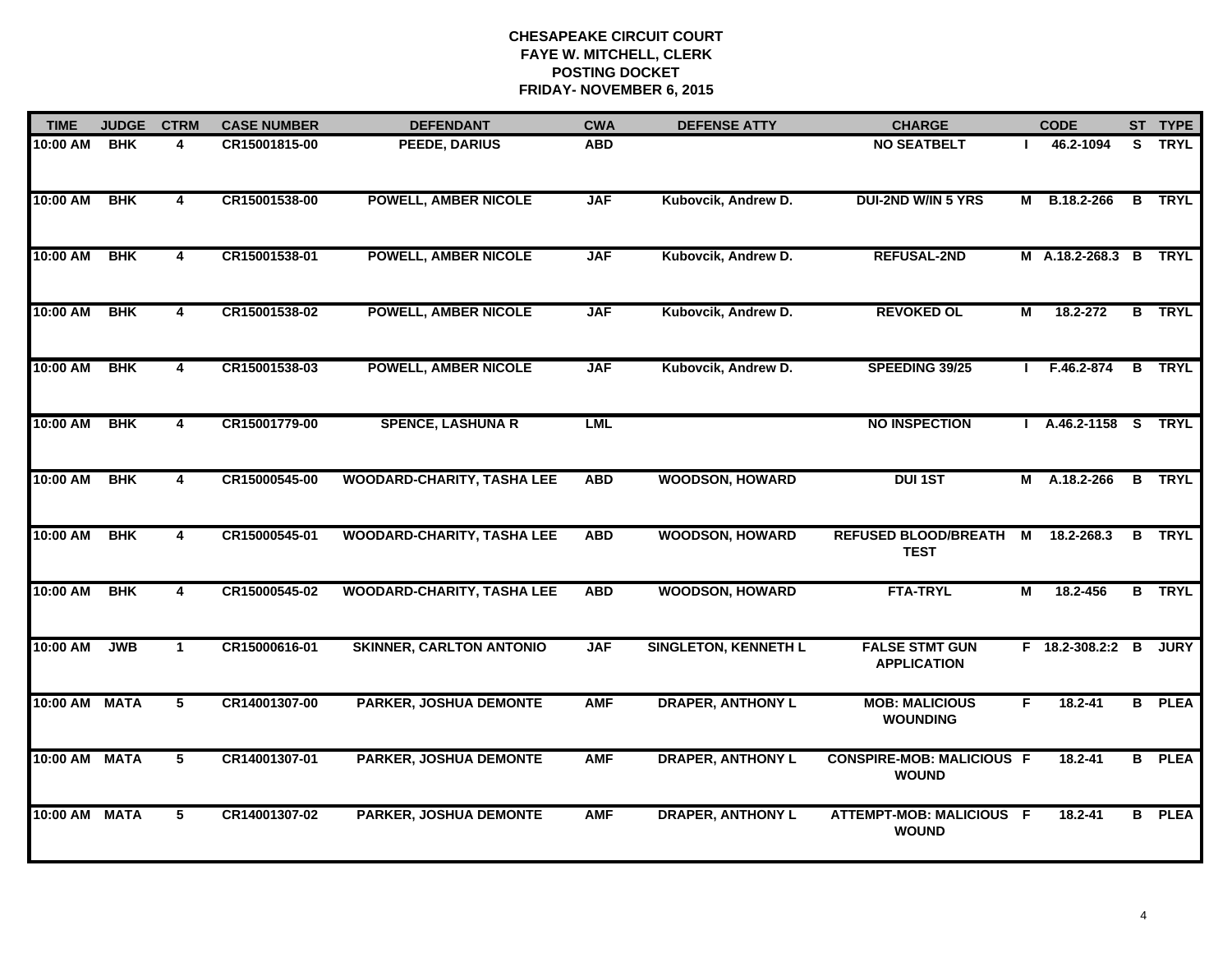| <b>TIME</b>   | <b>JUDGE</b> | <b>CTRM</b>    | <b>CASE NUMBER</b> | <b>DEFENDANT</b>              | <b>CWA</b> | <b>DEFENSE ATTY</b>      | <b>CHARGE</b>                                    | <b>CODE</b> |             |    | ST TYPE       |
|---------------|--------------|----------------|--------------------|-------------------------------|------------|--------------------------|--------------------------------------------------|-------------|-------------|----|---------------|
| 10:00 AM      | <b>MATA</b>  | 5              | CR14001307-03      | PARKER, JOSHUA DEMONTE        | <b>AMF</b> | <b>DRAPER, ANTHONY L</b> | <b>CONSPIRE-MOB: MALICIOUS F</b><br><b>WOUND</b> |             | $18.2 - 41$ | B. | <b>PLEA</b>   |
| 10:00 AM MATA |              | $5^{\circ}$    | CR14001307-04      | <b>PARKER, JOSHUA DEMONTE</b> | <b>AMF</b> | <b>DRAPER, ANTHONY L</b> | <b>MALICIOUS WOUNDING</b>                        | E           | $18.2 - 51$ |    | <b>B</b> PLEA |
| 10:00 AM MATA |              | 5              | CR14001307-05      | <b>PARKER, JOSHUA DEMONTE</b> | <b>AMF</b> | <b>DRAPER, ANTHONY L</b> | <b>MOB: MALICIOUS</b><br><b>WOUNDING</b>         | F.          | $18.2 - 41$ |    | <b>B</b> PLEA |
| 10:00 AM      | <b>MATA</b>  | 5              | CR14001307-06      | <b>PARKER, JOSHUA DEMONTE</b> | <b>AMF</b> | <b>DRAPER, ANTHONY L</b> | <b>MOB: MALICIOUS</b><br><b>WOUNDING</b>         | F           | $18.2 - 41$ | B  | <b>PLEA</b>   |
| 10:00 AM MATA |              | 5              | CR14001307-07      | <b>PARKER, JOSHUA DEMONTE</b> | <b>AMF</b> | <b>DRAPER, ANTHONY L</b> | <b>AGGRAVATED MALICIOUS</b><br><b>WOUNDING</b>   | F           | 18.2-51.2   | B  | <b>PLEA</b>   |
| 10:00 AM MATA |              | 5              | CR14001307-08      | <b>PARKER, JOSHUA DEMONTE</b> | <b>AMF</b> | <b>DRAPER, ANTHONY L</b> | <b>MOB: MALICIOUS</b><br><b>WOUNDING</b>         | F.          | $18.2 - 41$ |    | <b>B</b> PLEA |
| 10:00 AM MATA |              | $5^{\circ}$    | CR14001307-09      | PARKER, JOSHUA DEMONTE        | <b>AMF</b> | <b>DRAPER, ANTHONY L</b> | <b>MOB: MALICIOUS</b><br><b>WOUNDING-CONP</b>    | F.          | $18.2 - 41$ |    | <b>B</b> PLEA |
| 10:00 AM MATA |              | 5              | CR14001307-10      | <b>PARKER, JOSHUA DEMONTE</b> | <b>AMF</b> | <b>DRAPER, ANTHONY L</b> | <b>MOB: MALICIOUS</b><br><b>WOUNDING-ATT</b>     | F.          | $18.2 - 41$ |    | <b>B</b> PLEA |
| 10:00 AM MATA |              | 5              | CR14001307-11      | <b>PARKER, JOSHUA DEMONTE</b> | <b>AMF</b> | <b>DRAPER, ANTHONY L</b> | <b>MOB: MALICIOUS</b><br><b>WOUNDING-ATT</b>     | F           | 18.2-41     |    | <b>B</b> PLEA |
| 10:00 AM MATA |              | 5              | CR14001307-12      | PARKER, JOSHUA DEMONTE        | <b>AMF</b> | <b>DRAPER, ANTHONY L</b> | <b>MOB: MALICIOUS</b><br><b>WOUNDING-CONSP</b>   | F           | 18.2-41     |    | <b>B</b> PLEA |
| 10:00 AM MATA |              | 5              | CR14001307-13      | <b>PARKER, JOSHUA DEMONTE</b> | <b>AMF</b> | <b>DRAPER, ANTHONY L</b> | <b>MOB: MALICIOUS</b><br><b>WOUNDING-CONSP</b>   | F           | $18.2 - 41$ |    | <b>B</b> PLEA |
| 10:00 AM      | <b>MATA</b>  | $\overline{5}$ | CR14001307-14      | <b>PARKER, JOSHUA DEMONTE</b> | <b>AMF</b> | <b>DRAPER, ANTHONY L</b> | <b>MALICIOUS WOUNDING</b>                        | F.          | $18.2 - 51$ |    | <b>B</b> PLEA |
| 10:00 AM      | <b>RDS</b>   | 6              | CR15001755-00      | <b>BUDDIE, STEPHEN; JR</b>    | <b>DJH</b> | Reveley, H. K.; Jr.      | <b>ASSAULT &amp; BATTER-LEO</b>                  | E           | 18.2-57     | B. | <b>PLEA</b>   |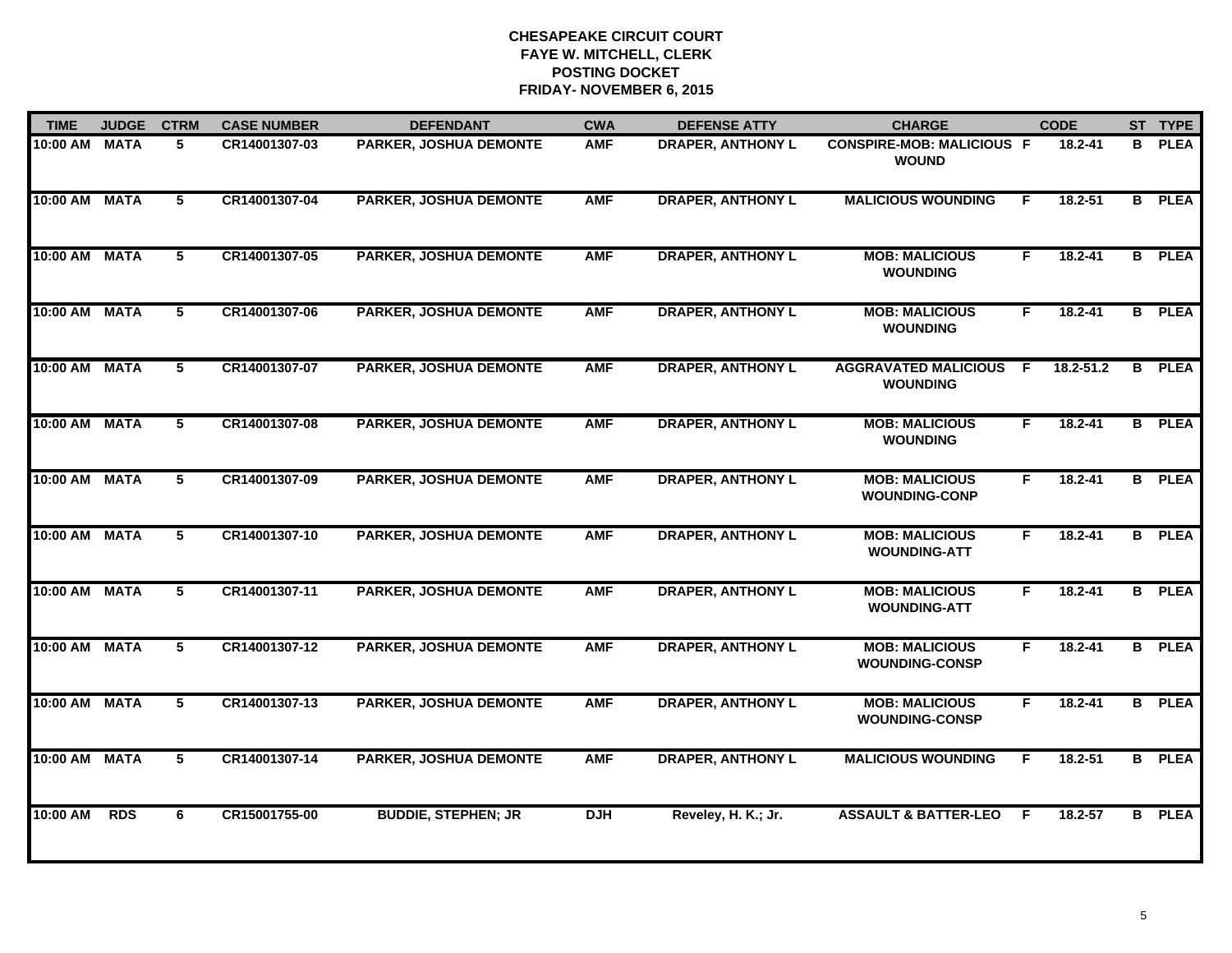| <b>TIME</b> | <b>JUDGE</b> | <b>CTRM</b> | <b>CASE NUMBER</b> | <b>DEFENDANT</b>            | <b>CWA</b> | <b>DEFENSE ATTY</b>      | <b>CHARGE</b>                                     |                | <b>CODE</b>   |                | ST TYPE        |
|-------------|--------------|-------------|--------------------|-----------------------------|------------|--------------------------|---------------------------------------------------|----------------|---------------|----------------|----------------|
| 10:00 AM    | <b>RDS</b>   | 6           | CR15001755-01      | <b>BUDDIE, STEPHEN; JR</b>  | <b>DJH</b> | Reveley, H. K.; Jr.      | <b>ASSAULT &amp; BATTER-LEO</b>                   | F              | 18.2-57       | B              | <b>PLEA</b>    |
| 10:00 AM    | <b>RDS</b>   | 6           | CR15001490-00      | <b>CAMPBELL, JAMIE LYNN</b> | <b>SNS</b> | <b>ALOUPAS, CARMELOU</b> | <b>MALICIOUS WOUNDING-</b><br><b>ATTEMPT</b>      | F              | $18.2 - 51$   | в              | C              |
| 10:00 AM    | <b>RDS</b>   | 6           | CR15001490-01      | <b>CAMPBELL, JAMIE LYNN</b> | <b>SNS</b> | <b>ALOUPAS, CARMELOU</b> | <b>ASSAULT &amp; BATTERY-FAM</b><br><b>MEMBER</b> | $\overline{M}$ | $18.2 - 57.2$ | $\overline{B}$ | $\overline{c}$ |
| 10:00 AM    | <b>RDS</b>   | 6           | CR15001490-02      | <b>CAMPBELL, JAMIE LYNN</b> | <b>SNS</b> | <b>LOUPAS, CARMELOU</b>  | <b>PROFAN LANG OVER</b><br><b>PUBLIC AIRWAY</b>   | М              | 18.2-427      | в              | C.             |
| 10:00 AM    | <b>RDS</b>   | 6           | CR15001490-03      | <b>CAMPBELL, JAMIE LYNN</b> | <b>SNS</b> | <b>ALOUPOS, CARMELOU</b> | <b>ATTEMPT MALICIOUS</b><br><b>WOUNDING</b>       | F              | $18.2 - 51$   | в              | C              |
| 10:00 AM    | <b>RDS</b>   | 6           | CR15001288-00      | <b>COSTON, CALVIN TEKO</b>  | <b>WHC</b> | <b>SLAVEN, RONALD</b>    | <b>OBTAIN MONEY BY FALSE F</b><br><b>PRETENSE</b> |                | 18.2-178      | C              | LIM            |
| 10:00 AM    | <b>RDS</b>   | 6           | CR15001288-01      | <b>COSTON, CALVIN TEKO</b>  | <b>WHC</b> | <b>SLAVEN, RONALD</b>    | <b>FORGE BANK NOTE</b>                            | F.             | 18.2-170      | $\mathbf{C}$   | <b>LIM</b>     |
| 10:00 AM    | <b>RDS</b>   | 6           | CR15001288-02      | <b>COSTON, CALVIN TEKO</b>  | <b>WHC</b> | <b>SLAVEN, RONALD</b>    | UTTER FORGED BANK NOTE F                          |                | 18.2-170      | C.             | LIM            |
| 10:00 AM    | <b>RDS</b>   | 6           | CR15001288-03      | <b>COSTON, CALVIN TEKO</b>  | <b>WHC</b> | <b>SLAVEN, RONALD</b>    | <b>OBTAIN MONEY BY FALSE</b><br><b>PRETENSE</b>   | - F            | 18.2-178      | C              | LIM            |
| 10:00 AM    | <b>RDS</b>   | 6           | CR15001288-04      | <b>COSTON, CALVIN TEKO</b>  | <b>WHC</b> | <b>SLAVEN, RONALD</b>    | <b>FORGE BANK NOTE</b>                            | F.             | 18.2-170      | C              | LIM            |
| 10:00 AM    | <b>RDS</b>   | 6           | CR15001288-05      | <b>COSTON, CALVIN TEKO</b>  | <b>WHC</b> | <b>SLAVEN, RONALD</b>    | UTTER FORGED BANK NOTE F                          |                | 18.2-170      | C              | LIM            |
| 10:00 AM    | <b>RDS</b>   | 6           | CR15001505-00      | <b>COSTON, CALVIN TEKO</b>  | <b>WHC</b> | <b>SLAVEN, RONALD</b>    | <b>FORGING COIN AND BANK</b><br><b>NOTES</b>      | $\overline{F}$ | 18.2-170      | $\overline{c}$ | LIM            |
| 10:00 AM    | <b>RDS</b>   | 6           | CR15001505-01      | <b>COSTON, CALVIN TEKO</b>  | <b>WHC</b> | <b>SLAVEN, RONALD</b>    | <b>FORGING COIN AND BANK F</b><br><b>NOTES</b>    |                | 18.2-170      | C              | <b>LIM</b>     |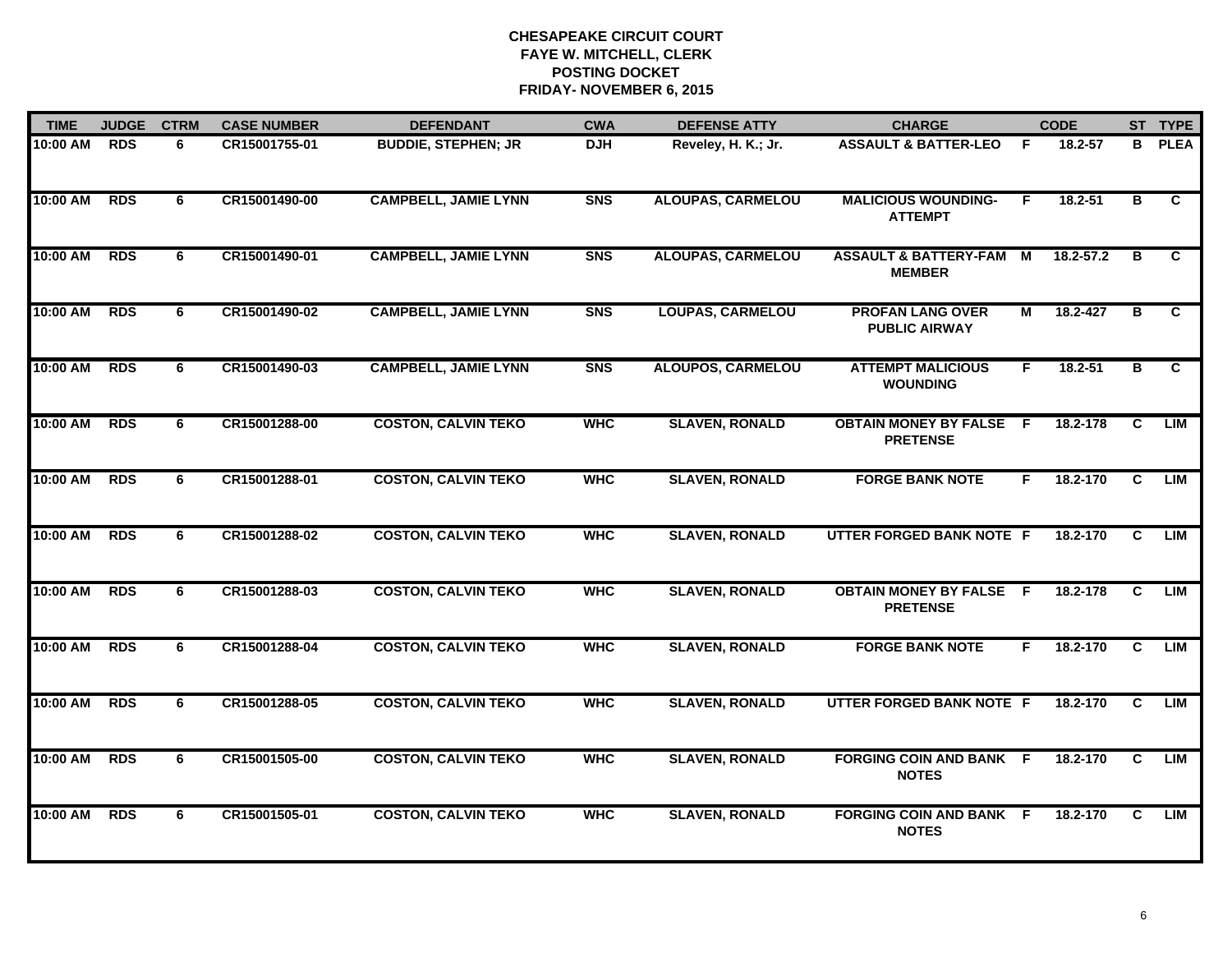| <b>TIME</b> | <b>JUDGE</b> | <b>CTRM</b> | <b>CASE NUMBER</b> | <b>DEFENDANT</b>                   | <b>CWA</b> | <b>DEFENSE ATTY</b>        | <b>CHARGE</b>                                       |              | <b>CODE</b>  |    | ST TYPE       |
|-------------|--------------|-------------|--------------------|------------------------------------|------------|----------------------------|-----------------------------------------------------|--------------|--------------|----|---------------|
| 10:00 AM    | <b>RDS</b>   | 6           | CR15001505-02      | <b>COSTON, CALVIN TEKO</b>         | <b>WHC</b> | <b>SLAVEN, RONALD</b>      | <b>OBTAIN MONEY FALSE</b><br><b>PRET &gt;=\$200</b> | F.           | 18.2-178     | C  | LIM           |
| 10:00 AM    | <b>RDS</b>   | 6           | CR15001727-00      | <b>MCCOY, COREY DONELL</b>         | <b>KAM</b> | <b>HOLDER, WM JOSHUA</b>   | <b>GRAND LARCENY</b>                                | F            | 18.2-95      |    | <b>B</b> PLEA |
| 10:00 AM    | <b>RDS</b>   | 6           | CR15001727-01      | <b>MCCOY, COREY DONELL</b>         | <b>KAM</b> | <b>HOLDER, WM JOSHUA</b>   | <b>FALSE ID TO LEO</b>                              | М            | 19.2-82.1    | B. | <b>PLEA</b>   |
| 10:00 AM    | <b>RDS</b>   | 6           | CR15001605-00      | <b>NESBIT, CHIQUET NECHELLE</b>    | <b>DJH</b> | <b>DUNNIGAN, BRIAN</b>     | <b>POSSESS COCAINE</b>                              | F            | 18.2-250     | B  | <b>PLEA</b>   |
| 10:00 AM    | <b>RDS</b>   | 6           | CR15001407-00      | PERRY, JAVONTE OBRIAN              | CLB        | <b>WINN, A ROBINSON</b>    | <b>ENTER HOUSE TO COMMIT F</b><br>A&B ETC.          |              | 18.2-91      |    | C TRYL        |
| 10:00 AM    | <b>RDS</b>   | 6           | CR15001407-01      | PERRY, JAVONTE OBRIAN              | CLB        | <b>WINN, A ROBINSON</b>    | FIREARM LARC, NOT FROM F<br><b>PERSON</b>           |              | 18.2-95      |    | C TRYL        |
| 10:00 AM    | <b>RDS</b>   | 6           | CR15002088-00      | <b>RIGNEY, JUSTEN THOMAS</b>       | <b>JAF</b> | <b>LAINE, HERBERT</b>      | <b>BOND APPEAL</b>                                  | $\mathbf{o}$ | 19.2-124     |    | C BOND        |
| 10:00 AM    | <b>RDS</b>   | 6           | CR15002119-00      | <b>ROLAND, THOMAS L</b>            | <b>DJH</b> | <b>JONES, M COLSTON</b>    | <b>BOND APPEAL</b>                                  | $\mathbf{o}$ | 19.2-124     |    | C BOND        |
| 10:00 AM    | <b>RDS</b>   | 6           | CR15001887-00      | <b>SAMAYOA REYES, NERY ROLANDO</b> | <b>DAM</b> | <b>NICHOLAS, LESLEE</b>    | <b>UNAUTH USE OF VEHICLE</b>                        | -F           | 18.2-102     |    | <b>B</b> TRYL |
| 10:00 AM    | <b>RDS</b>   | 6           | CR15002104-00      | <b>STARKS, ANDREW CHRISTOPHER</b>  | <b>CEE</b> | <b>JONES, M COLSTON</b>    | <b>BOND APPEAL</b>                                  | $\mathbf{o}$ | $19.2 - 124$ |    | C BOND        |
| 10:00 AM    | <b>RDS</b>   | 6           | CR15002120-00      | <b>STEVENSON, XAVIER S</b>         | <b>AMF</b> | <b>PASS, STEPHANIE</b>     | <b>BOND APPEAL</b>                                  | $\mathbf{o}$ | 19.2-124     | C. | <b>BOND</b>   |
| 10:00 AM    | <b>RDS</b>   | 6           | CR15001022-00      | <b>VALENTIN, SAMANTHA LUCIA</b>    | <b>CEE</b> | <b>WEISBERG, MICHAEL S</b> | <b>GRAND LARCENY</b>                                | F            | 18.2-95      |    | <b>B</b> TRYL |
| 10:00 AM    | <b>RDS</b>   | 6           | CR15001788-00      | <b>WILSON, ALONZO MATIN; II</b>    | CLB        | <b>HOLDER, WM JOSHUA</b>   | <b>STATUTORY BURGLARY</b>                           | F            | $18.2 - 91$  | B. | <b>PLEA</b>   |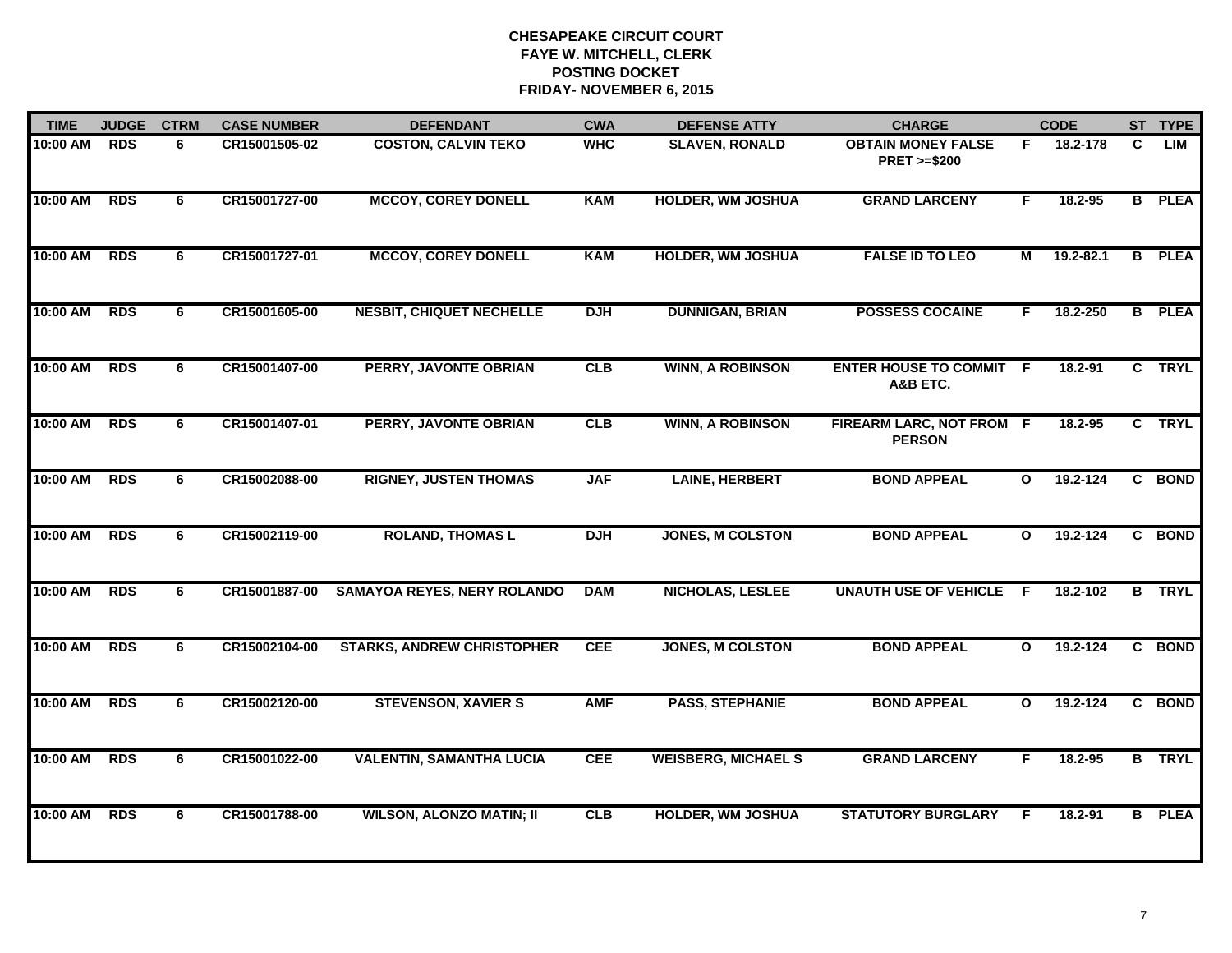| <b>TIME</b> | <b>JUDGE</b> | <b>CTRM</b> | <b>CASE NUMBER</b> | <b>DEFENDANT</b>                | <b>CWA</b> | <b>DEFENSE ATTY</b>        | <b>CHARGE</b>             |              | <b>CODE</b> | <b>ST</b> | <b>TYPE</b> |
|-------------|--------------|-------------|--------------------|---------------------------------|------------|----------------------------|---------------------------|--------------|-------------|-----------|-------------|
| 10:00 AM    | <b>RDS</b>   | 6.          | CR15001788-01      | <b>WILSON, ALONZO MATIN; II</b> | <b>CLB</b> | <b>HOLDER, WM JOSHUA</b>   | <b>GRAND LARCENY</b>      |              | 18.2-95     | в         | <b>PLEA</b> |
| 10:00 AM    | <b>RDS</b>   | 6           | CR15001788-02      | <b>WILSON, ALONZO MATIN; II</b> | <b>CLB</b> | <b>HOLDER, WM JOSHUA</b>   | <b>STATUTORY BURGLARY</b> |              | 18.2-91     | C.        | <b>PLEA</b> |
| 10:00 AM    | <b>RDS</b>   | 6.          | CR15001788-03      | <b>WILSON, ALONZO MATIN; II</b> | <b>CLB</b> | <b>HOLDER, WM JOSHUA</b>   | <b>GRAND LARCENY</b>      | F.           | 18.2-95     | C.        | <b>PLEA</b> |
| 10:00 AM    | <b>RDS</b>   | 6.          | CR15002066-00      | <b>WYCHE, CHRISTOPHER</b>       | <b>AMF</b> | <b>FRAZIER, REGINALD B</b> | <b>BOND APPEAL</b>        | $\mathbf{o}$ | 19.2-124    | C.        | <b>BOND</b> |